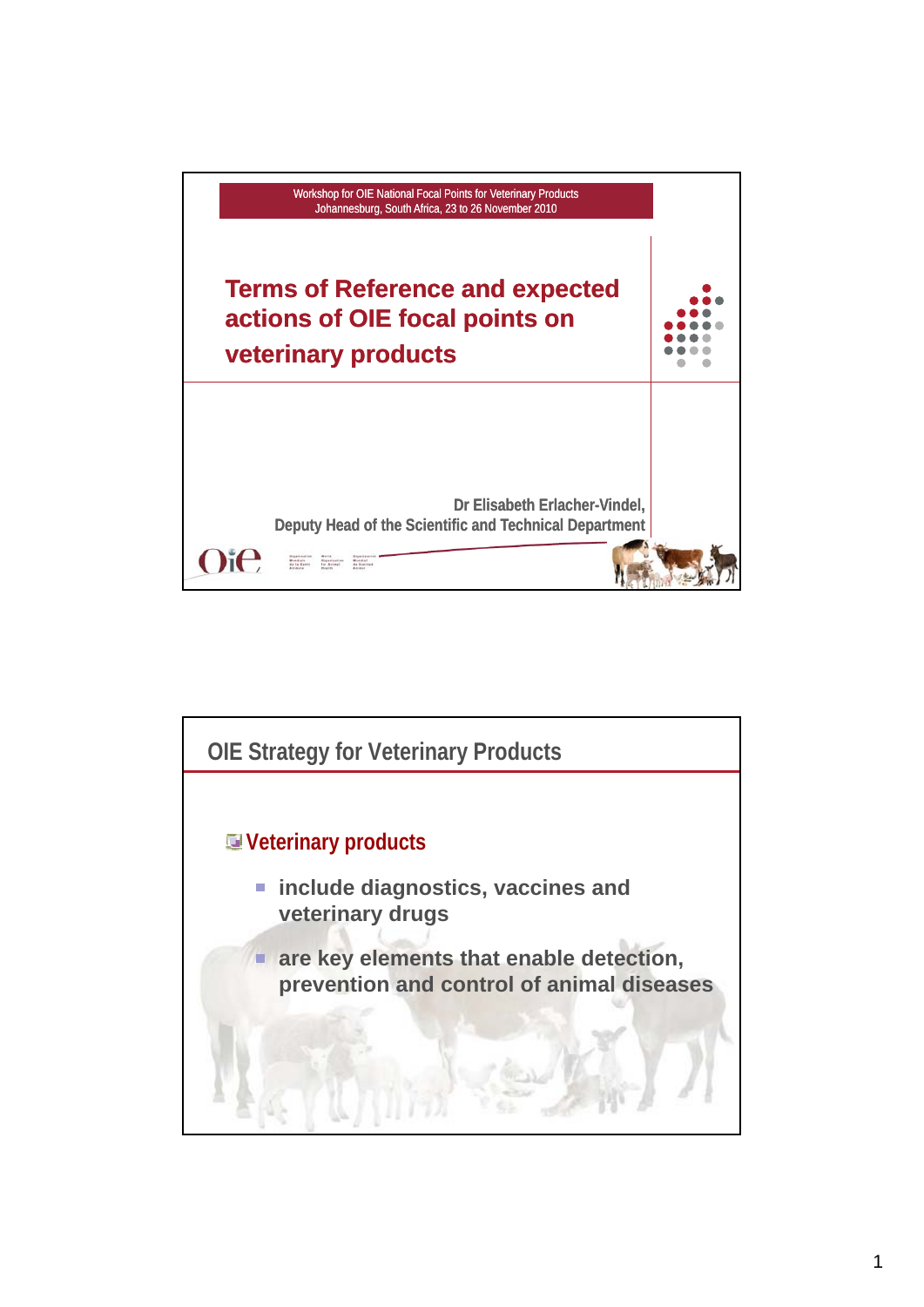

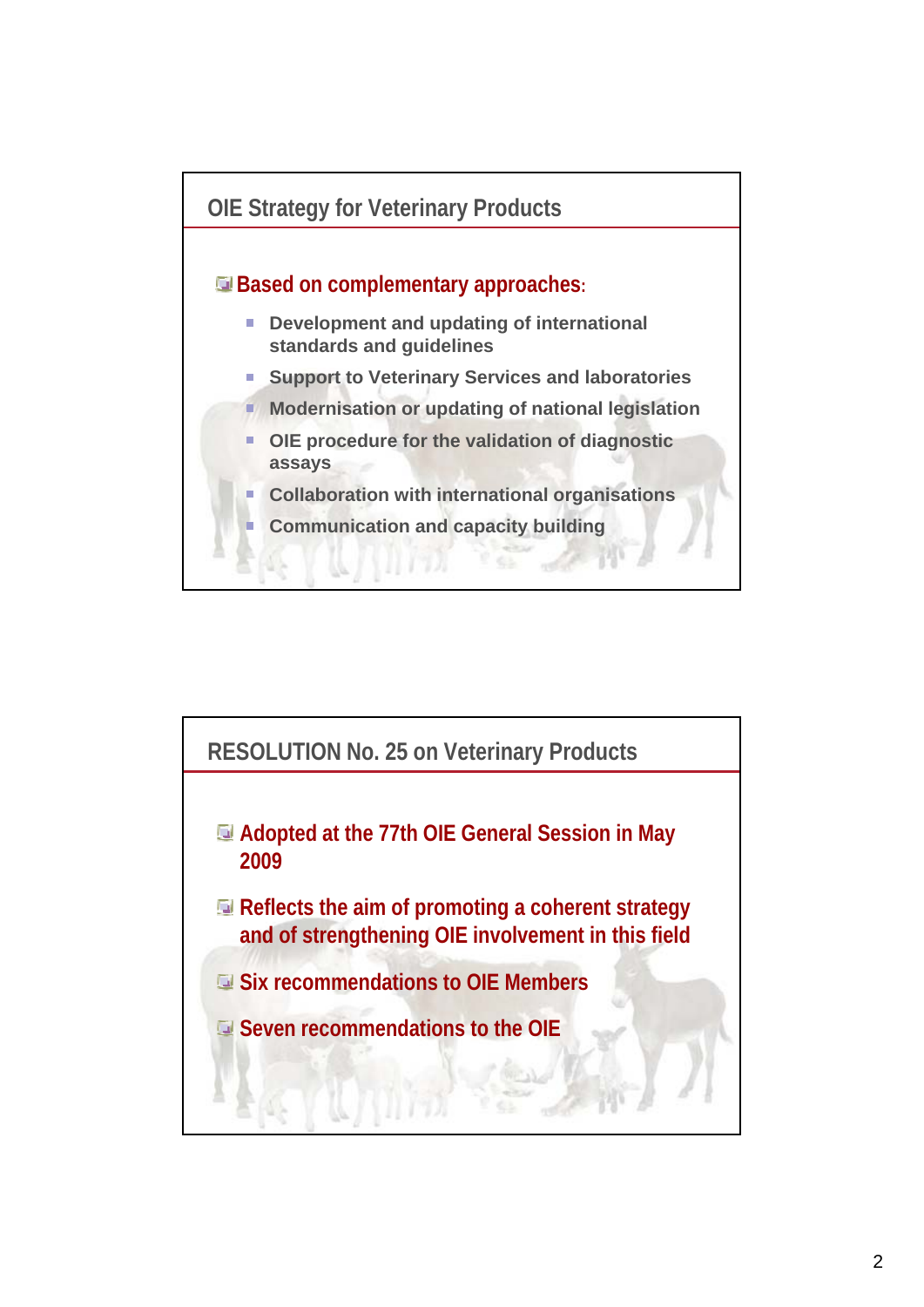

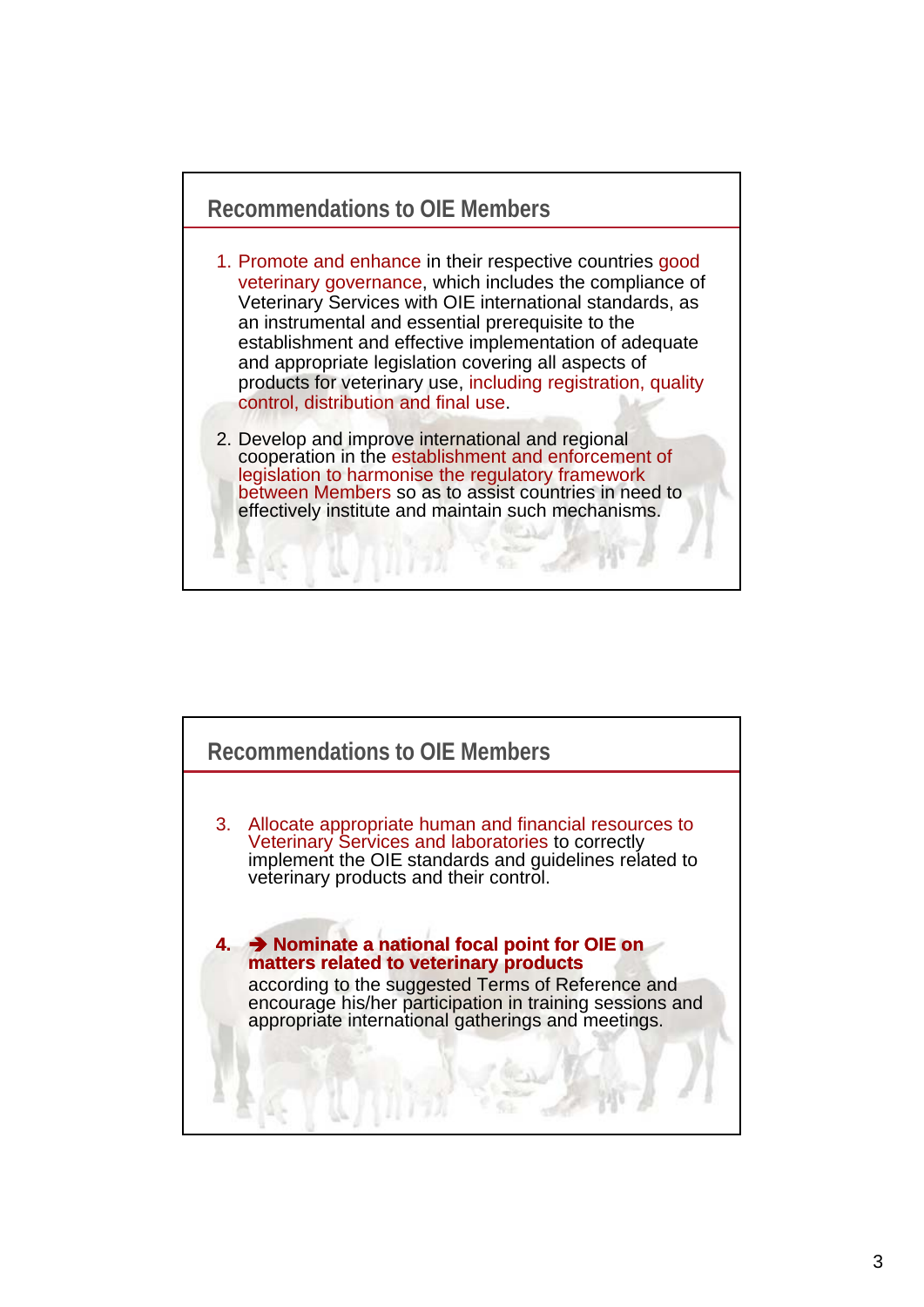

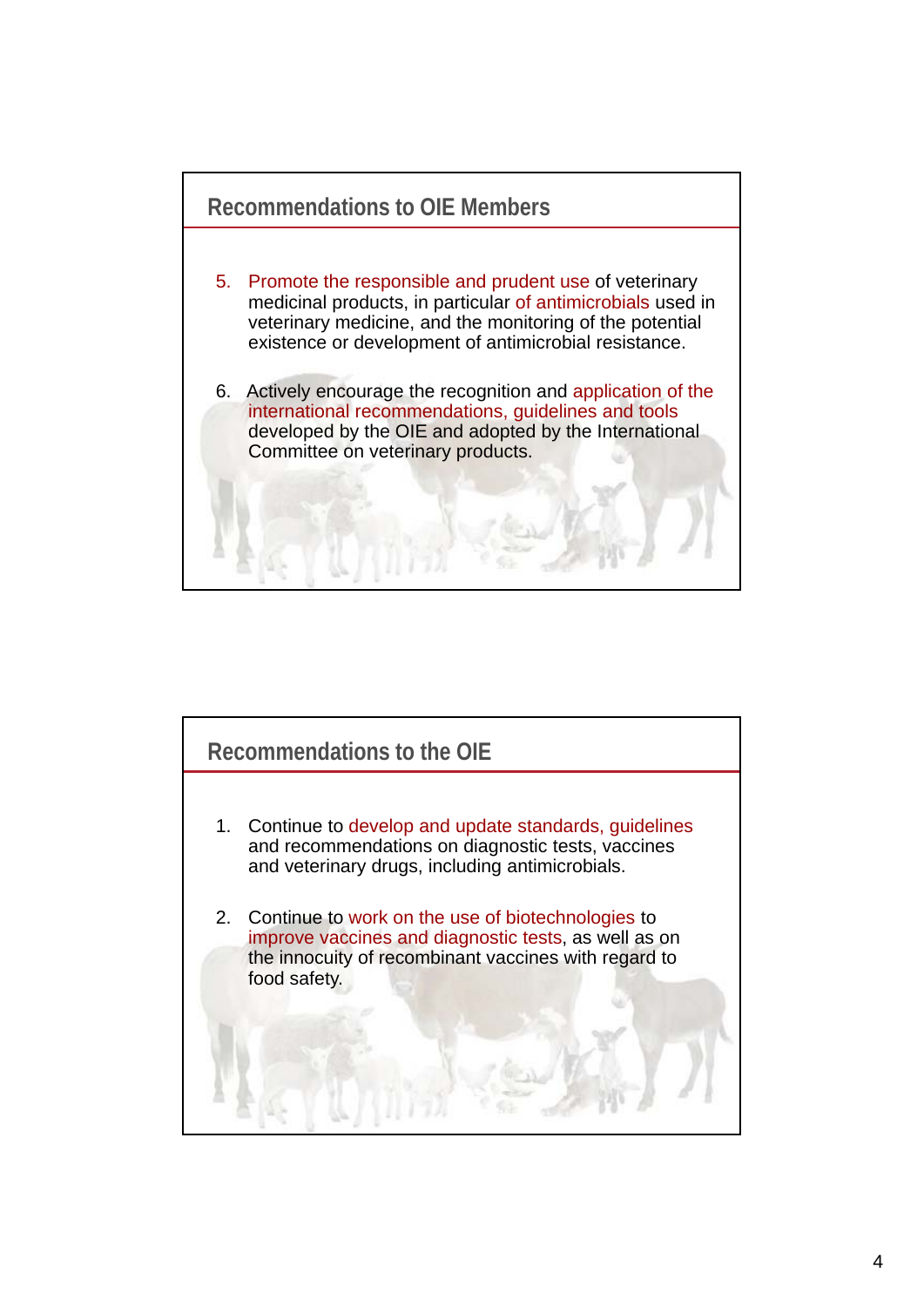

- 3. Continue to strengthen capacity building activities including training particularly directed at Delegates and focal points, to enable OIE Members to organise, manage and implement appropriate legislation for veterinary products including registration, quality control, distribution and final use of veterinary products preferably using a regional or sub-regional basis.
- 4. Provide and promote communication on OIE standards, guidelines, and recommendations related to veterinary products, particularly on veterinary drugs and vaccines.

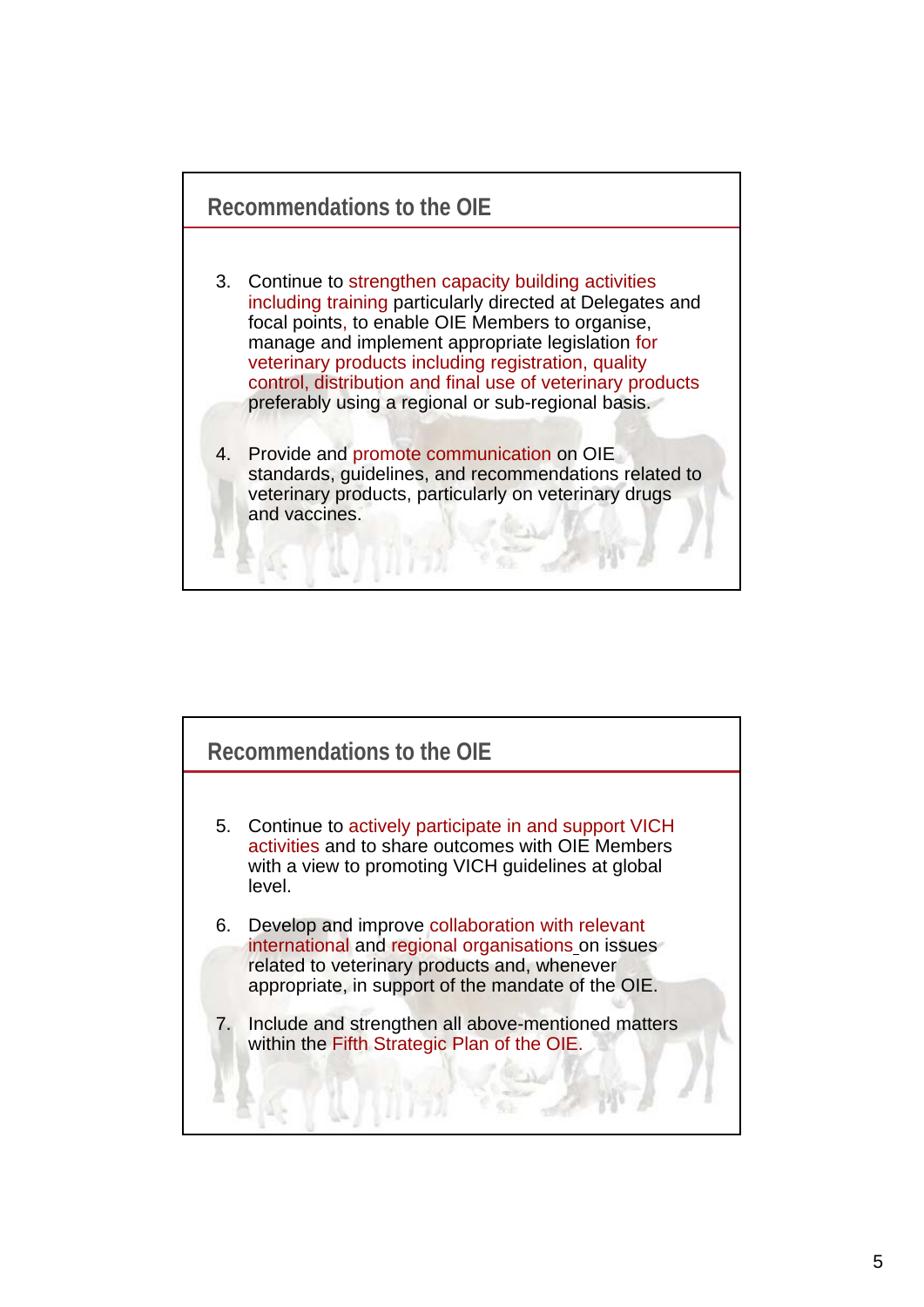

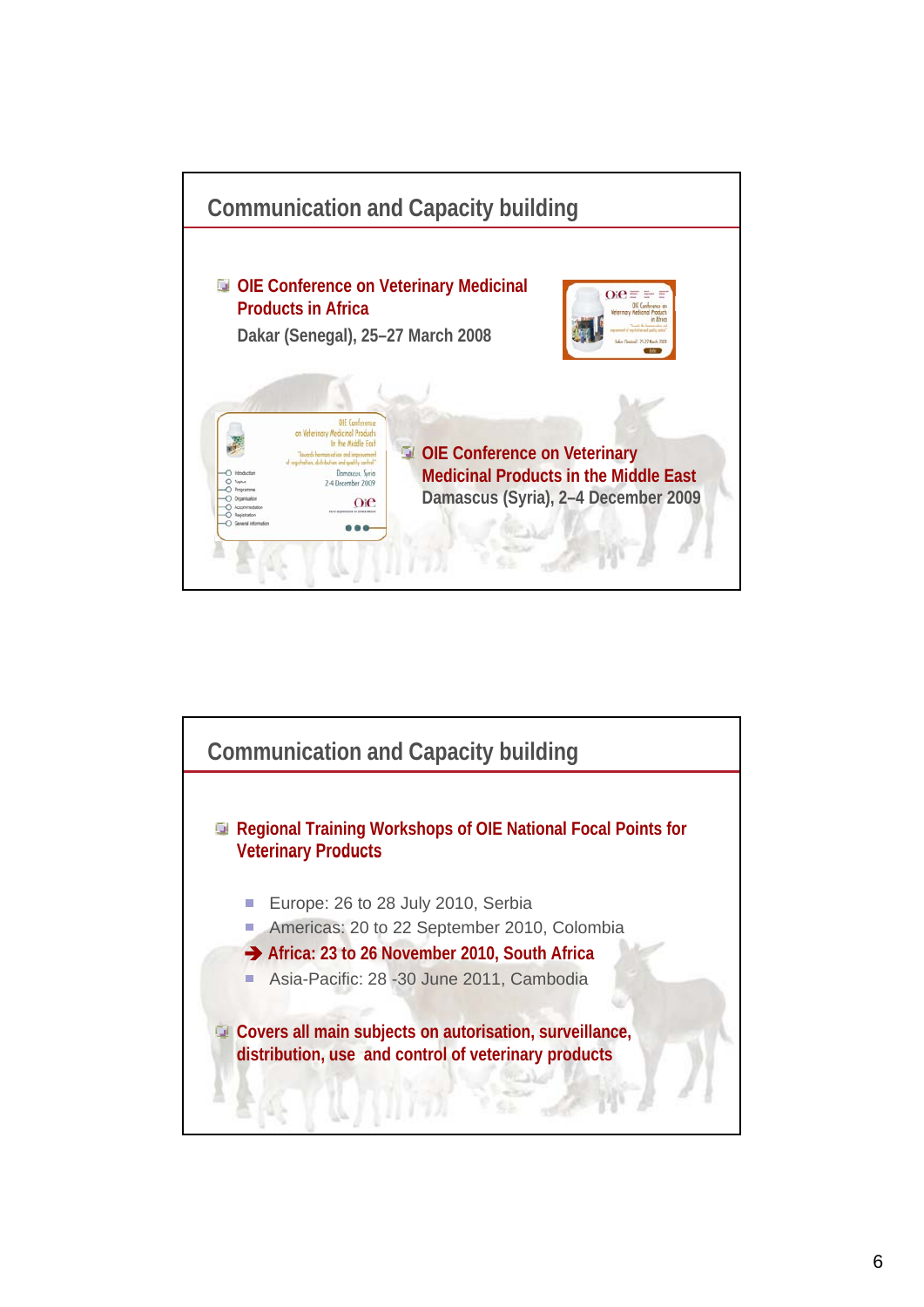

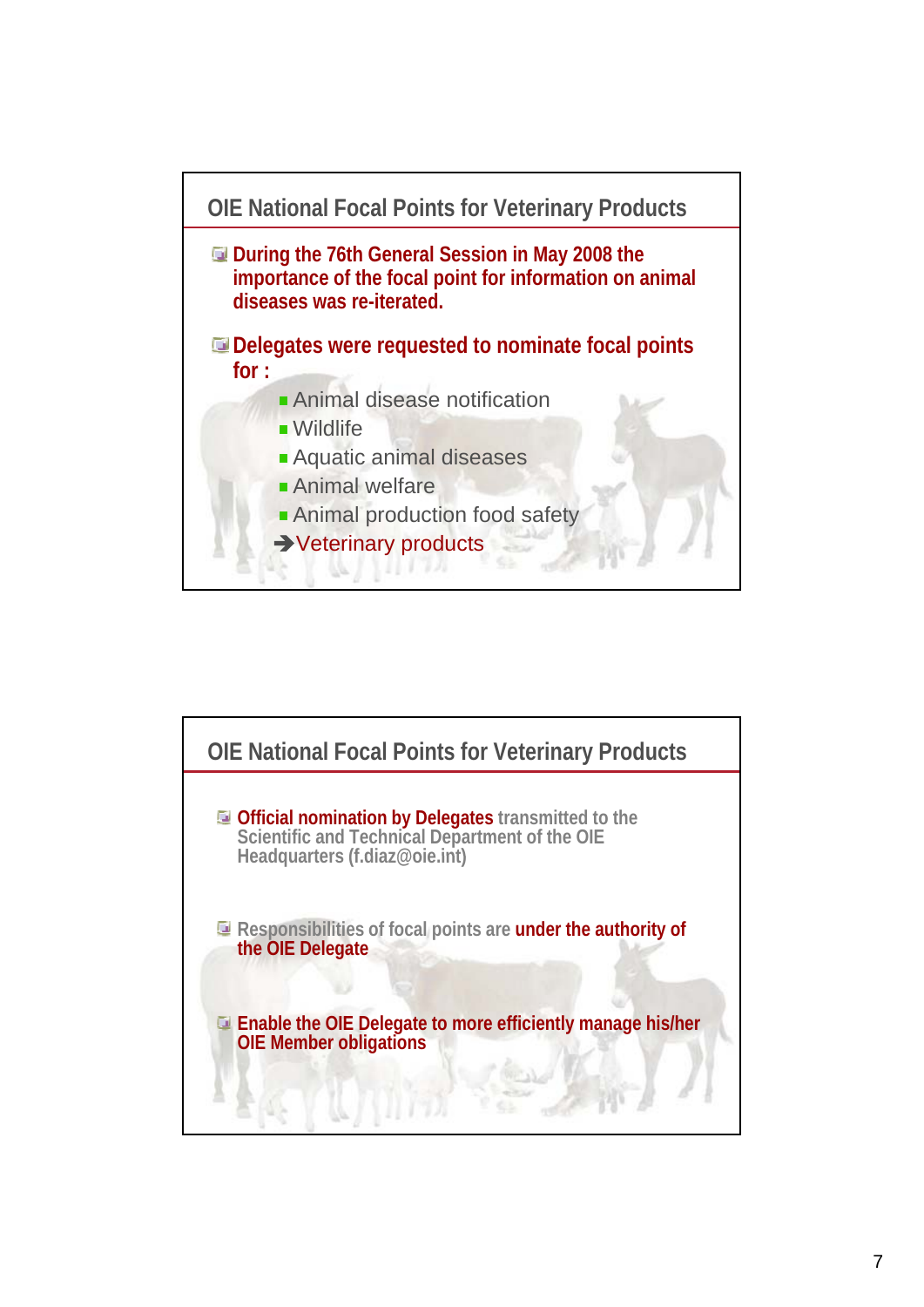

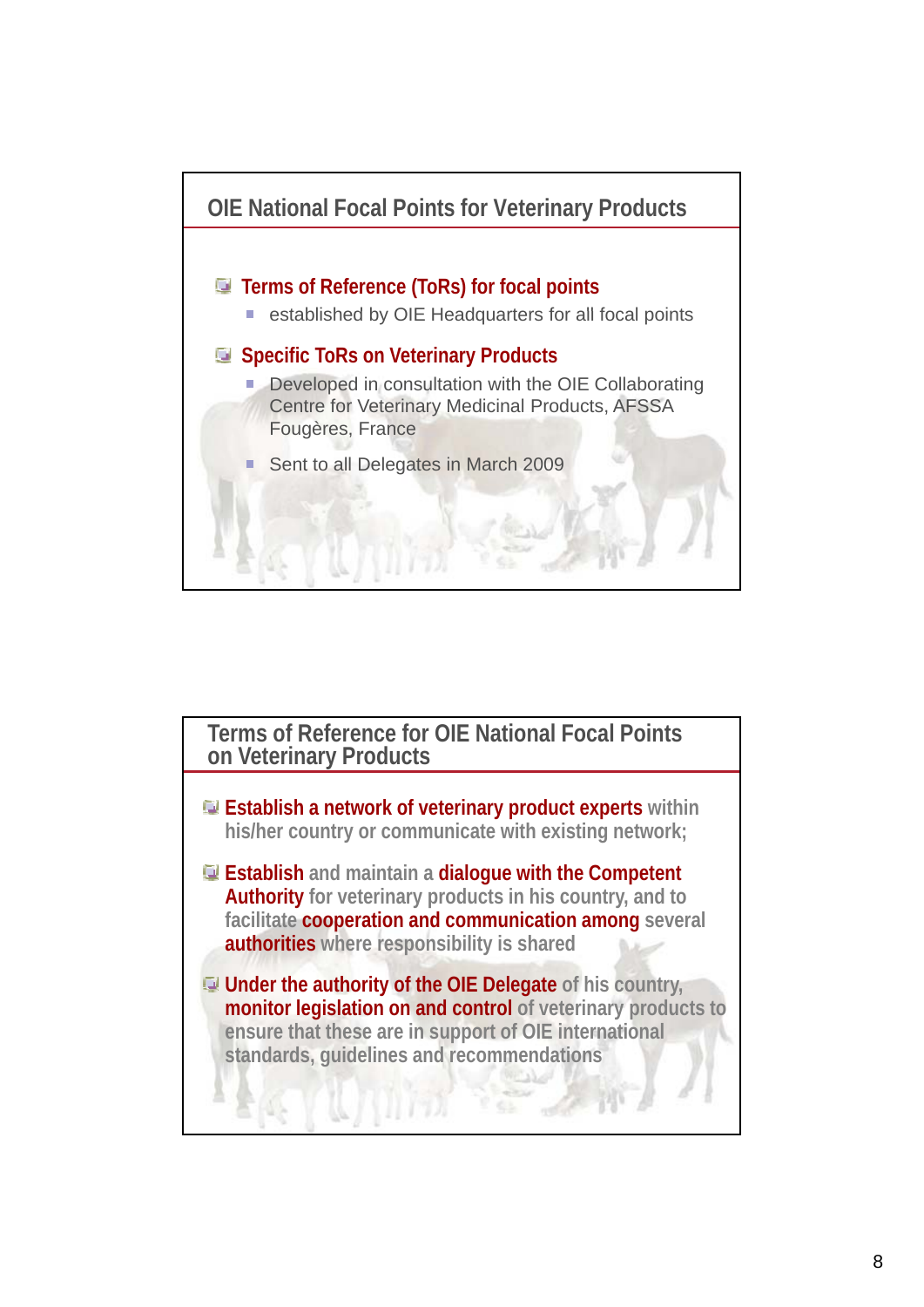

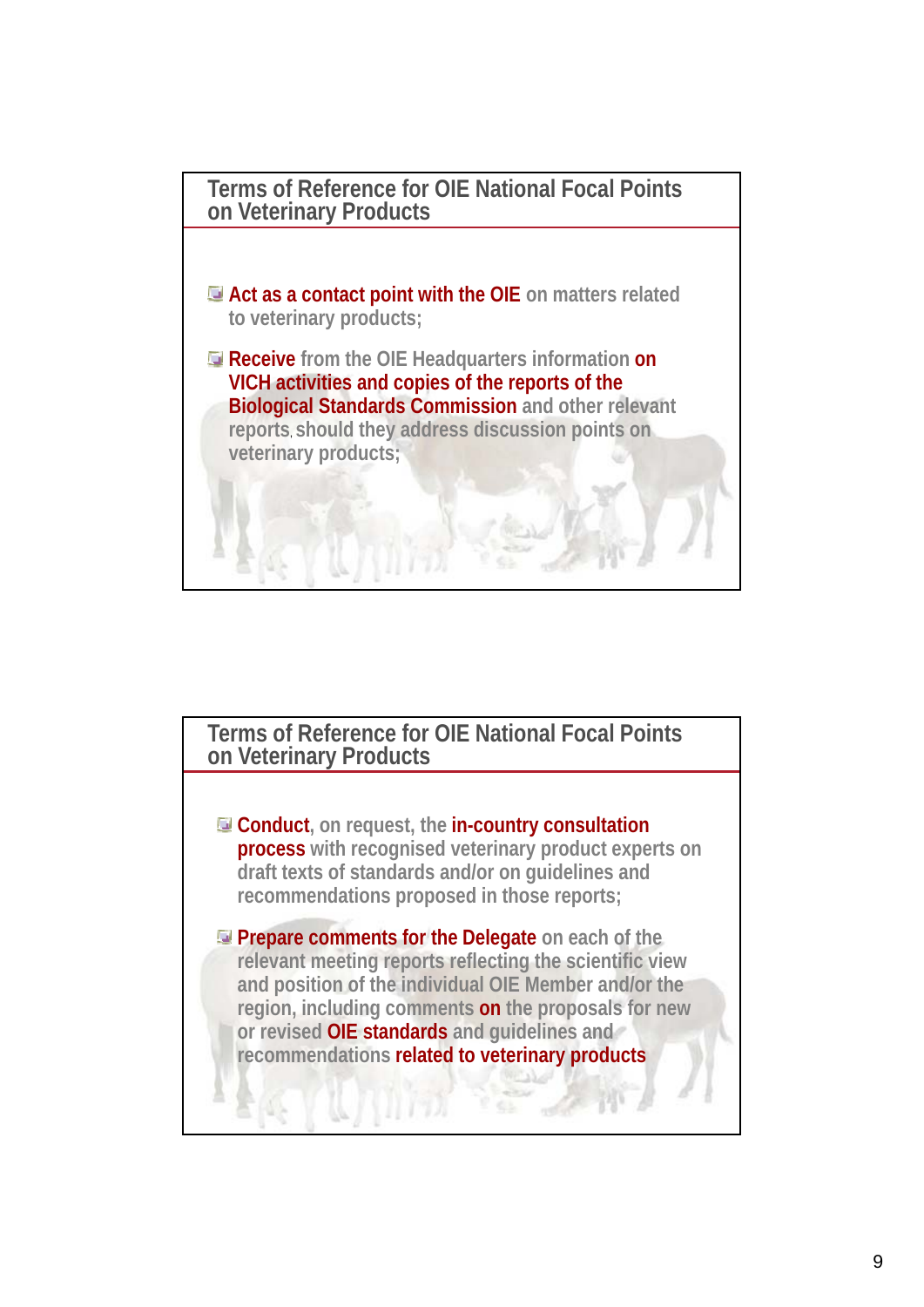